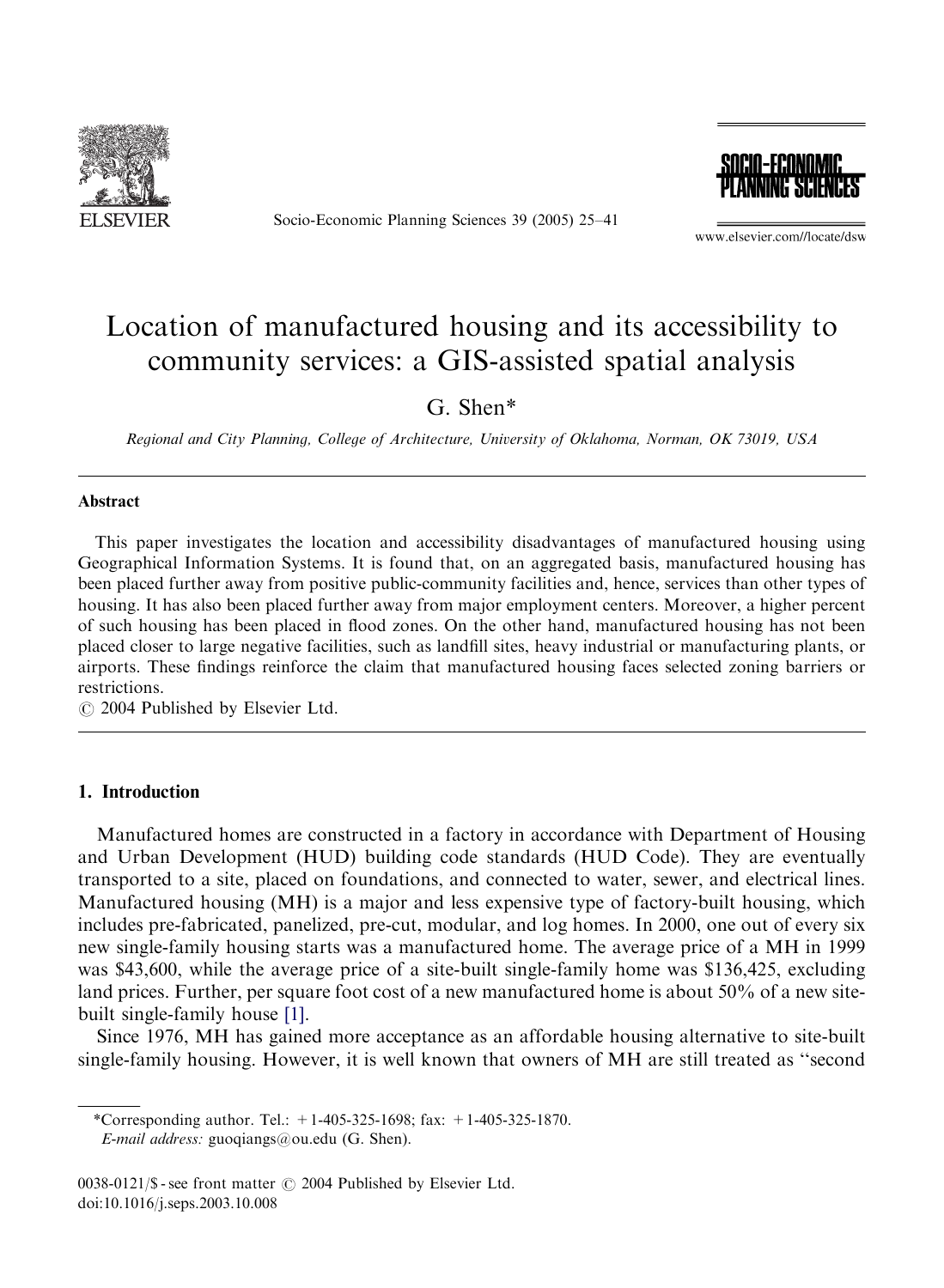class citizens'' and special land use or zoning ordinances are thus devised [\[2\].](#page--1-0) These special zoning regulations seek to protect the safety, health, and welfare of the local citizenry; however, they often lead to restrictions on the location and placement of MH. This is especially so given the fact that about 25% of all new single-family homes sold in the United States in the past decade is manufactured housing. Today, more than 21.4 million, or 7.6%, of the US population live in 8.9 million manufactured homes [\[1\],](#page--1-0) while approximately 88% of existing manufactured home owners report satisfaction with their housing lifestyle [\[3\].](#page--1-0)

The dominant form of zoning barriers or restrictions against MH is related to specific subdivision provisions, such as density, lot size, floor area, roof pitch, exterior siding, or architectural style [\[4–6\]](#page--1-0). Often, these cases are resolved in court at various levels [\[4,6–8\]](#page--1-0). This subdivision-type restriction and its legal implications, however, are not a concern of this research. Rather, the current study focuses on the location and accessibility of MH with respect to public and community services. As zoning is essentially the designation of various uses to land parcels in a community, when a use is assigned to a parcel at a specific location, other possible uses most likely have to be allocated to other parcels at different locations. Therefore, an intrinsic aspect of zoning is location and its corresponding accessibility. For example, when a parcel is zoned for commercial use and a new community shopping center is built on it, the parcel typically cannot be rezoned for another use, while the center would certainly change the level of shopping accessibility for some homes.

Since location and accessibility are related to potential risks, such as closeness to hazardous materials sites, and well-being, such as proximity to schools or jobs, local zoning plays an important role in avoiding the risks and increasing the well-being of all residents [\[9\]](#page--1-0). Fair zoning practices should explicitly consider the location aspect of zoning to ensure spatially and functionally balanced land uses. This study thus examines the fairness of local zoning practices through spatial relationships between land use for residential housing and land use for public-andcommunity facilities (PCF), or, more specifically, the accessibility of housing to facilities.

The study is based on typical classifications of residential homes and public-community facilities. Countywide building and parcel databases from Pitt County, North Carolina, were used. The optimization model developed here is based on the classical assignment model and is implemented for selected housing and facility types within the ArcView GIS environment [\[9\]](#page--1-0). The assignments from ArcView were further processed to produce descriptive statistics.

The paper is organized as follows: following the introduction, Section 2 presents the problem statement, as well as the conceptual development of fair zoning in terms of equal accessibility. Section 3 provides the research methodology, which covers such issues as model assumptions, formulations, procedure and data processing, while Section 4 discusses the results and highlights major findings. Conclusions and remarks are included in Section 5.

#### 2. Problem statement

Zoning continues to be a major regulatory barrier to, and discrimination source for, the placement of manufactured housing [\[4,6–8,10–13\]](#page--1-0). However, in challenging zoning barriers against MH, much of the effort has been concentrated on statewide legislation and legal actions in individual cases at local levels [\[1,9,14,15\].](#page--1-0) The location and accessibility aspects of zoning, which